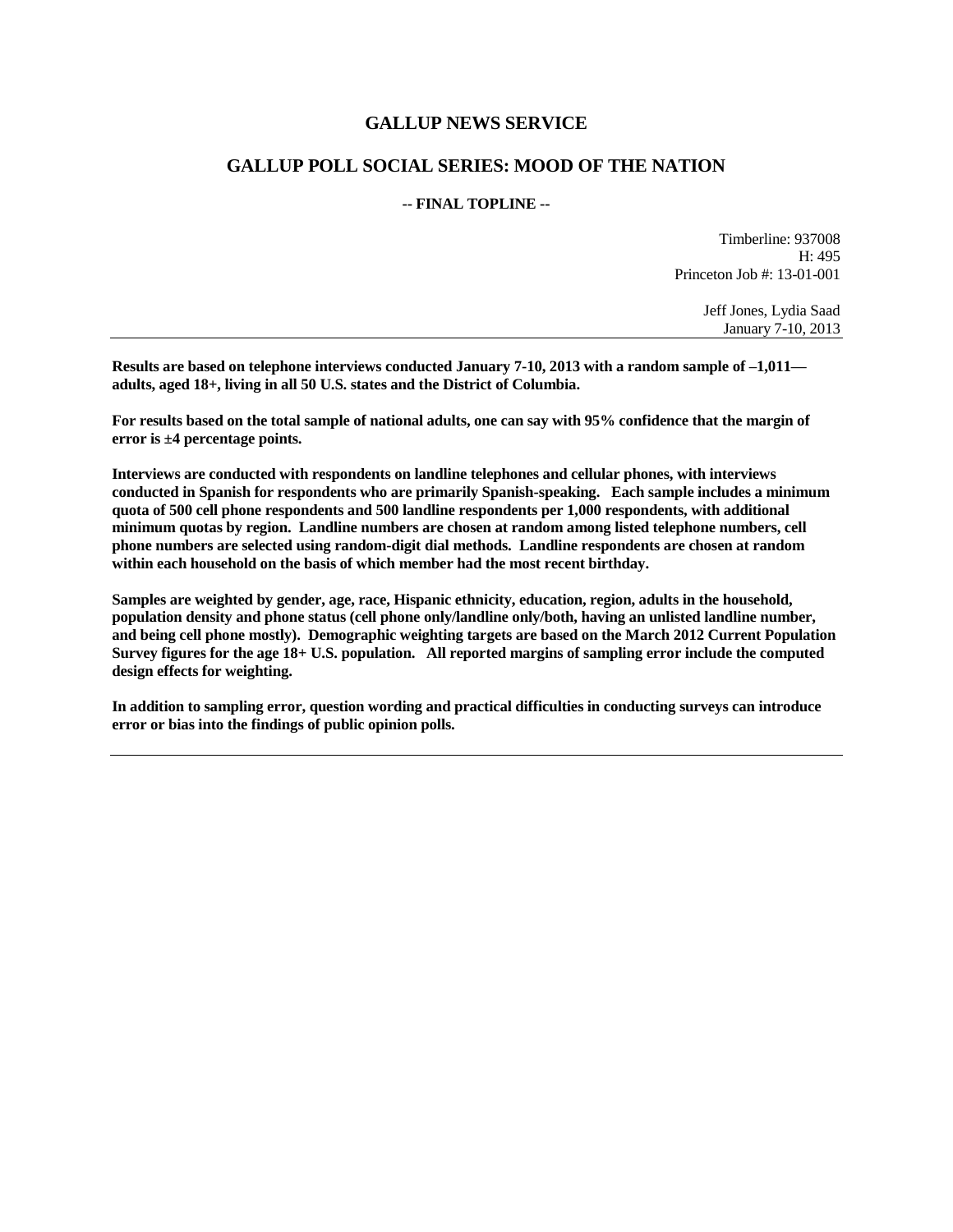10. Next, I'm going to read some aspects of life in America today. For each one, please say whether you are -- very satisfied, somewhat satisfied, somewhat dissatisfied, or very dissatisfied.How about -- [ITEM A READ, THEN ITEMS B-G ROTATED]?

#### **C. The size and power of the federal government**

|                 | Very<br>satisfied | Somewhat<br>satisfied | Somewhat<br>dissatisfied | Very<br>dissatisfied | N <sub>0</sub><br>opinion | Total<br>satisfied | Total<br>dissatisfied |
|-----------------|-------------------|-----------------------|--------------------------|----------------------|---------------------------|--------------------|-----------------------|
| $2013$ Jan 7-10 | 8                 | 28                    | 28                       | 35                   |                           | 36                 | 63                    |
| 2012 Jan 5-8    | 5                 | 24                    | 29                       | 40                   | 2                         | 29                 | 69                    |
| 2011 Jan 7-9    | 5                 | 26                    | 29                       | 38                   | $\mathfrak{D}$            | 31                 | 67                    |
| 2008 Jan 4-6    |                   | 34                    | 33                       | 24                   | 2                         | 41                 | 57                    |
| 2007 Jan 15-18  | 10                | 34                    | 32                       | 22                   | $\mathfrak{D}$            | 44                 | 54                    |
| 2006 Jan 9-12   | 8                 | 38                    | 29                       | 23                   | $\mathfrak{D}$            | 46                 | 52                    |
| 2005 Jan 3-5    | 8                 | 40                    | 31                       | 19                   | 2                         | 48                 | 50                    |
| 2004 Jan 12-15  | 10                | 38                    | 31                       | 20                   |                           | 48                 | 51                    |
| 2003 Jan 13-16  | 10                | 41                    | 29                       | 18                   | $\mathfrak{D}$            | 51                 | 47                    |
| 2002 Jan 7-9    | 12                | 48                    | 26                       | 13                   |                           | 60                 | 39                    |
| 2001 Jan 10-14  | 8                 | 42                    | 29                       | 18                   | 3                         | 50                 | 47                    |

#### **F. The size and influence of major corporations**

|                | Very<br>satisfied | Somewhat<br>satisfied | Somewhat<br>dissatisfied | Very<br>dissatisfied | No<br>opinion  | Total<br>satisfied | Total<br>dissatisfied |
|----------------|-------------------|-----------------------|--------------------------|----------------------|----------------|--------------------|-----------------------|
| 2013 Jan 7-10  | 7                 | 28                    | 30                       | 31                   | 4              | 35                 | 61                    |
| 2012 Jan 5-8   | 4                 | 26                    | 28                       | 36                   | 5              | 30                 | 64                    |
| 2011 Jan 7-9   | 5                 | 24                    | 31                       | 36                   | 4              | 29                 | 67                    |
| 2008 Jan 4-6   | 6                 | 29                    | 28                       | 33                   | 3              | 35                 | 61                    |
| 2007 Jan 15-18 | 8                 | 31                    | 28                       | 30                   | 3              | 39                 | 58                    |
| 2006 Jan 9-12  | 6                 | 29                    | 30                       | 32                   | $\mathfrak{D}$ | 35                 | 62                    |
| 2005 Jan 3-5   | 7                 | 31                    | 32                       | 27                   | 3              | 38                 | 59                    |
| 2004 Jan 12-15 |                   | 31                    | 34                       | 27                   |                | 38                 | 61                    |
| 2003 Jan 13-16 | 6                 | 37                    | 33                       | 21                   | 3              | 43                 | 54                    |
| 2002 Jan 7-9   | 7                 | 43                    | 30                       | 17                   | 3              | 50                 | 47                    |
| 2001 Jan 10-14 |                   | 41                    | 31                       | 17                   | 4              | 48                 | 48                    |